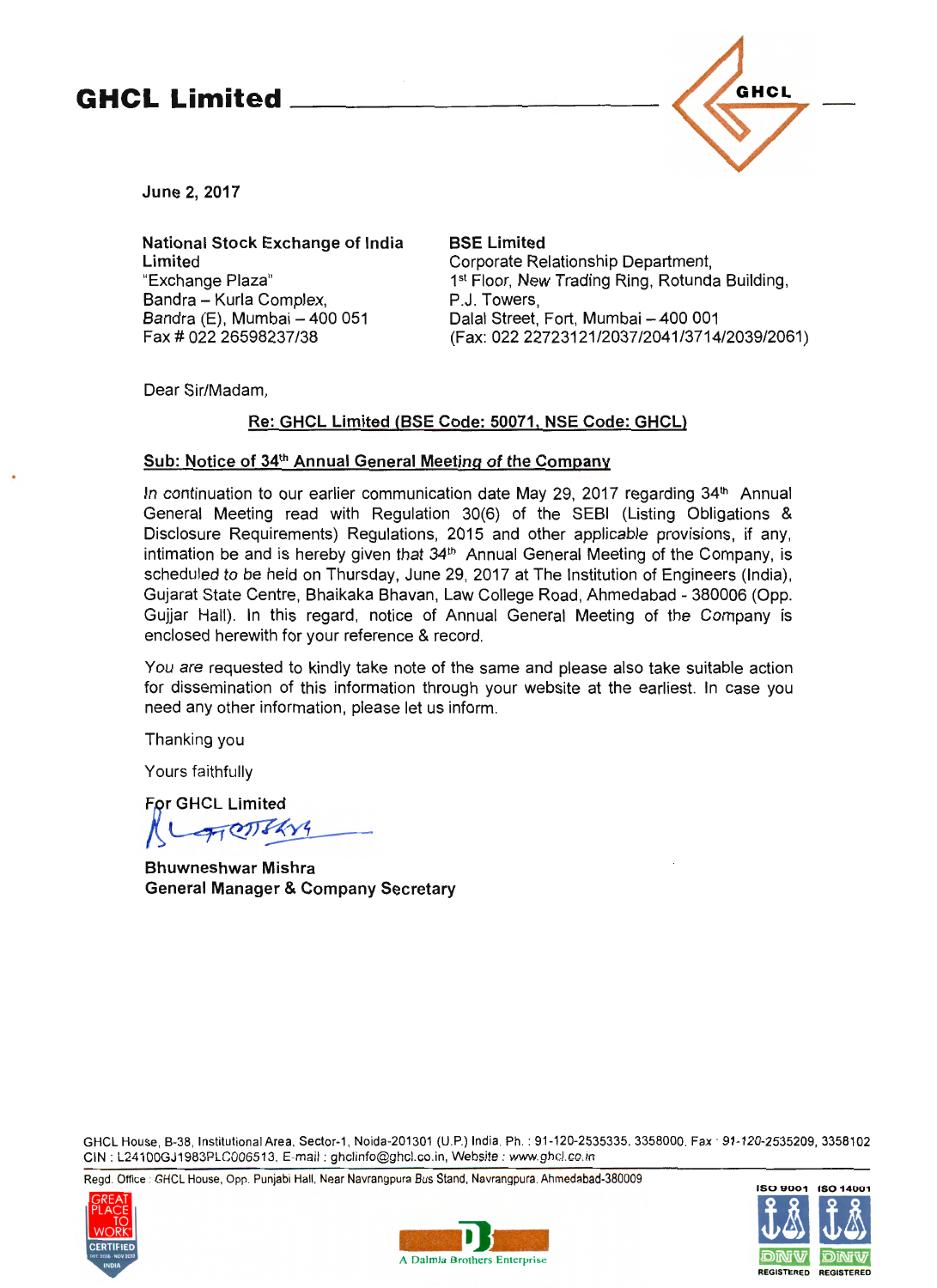# **GHCL Limited**

# **GHCL Limited**

**(CIN: L24100GJ1983PLC006513) Registered Office: GHCL House, Opp. Punjabi Hall, Navrangpura, Ahmedabad – 380009 (Gujarat) Email: ghclinfo@ghcl.co.in, secretarial@ghcl.co.in Website: www.ghcl.co.in**

**Phone: 079- 39324100, Fax: 079-26423623**

# **NOTICE**

NOTICE is hereby given that 34<sup>th</sup> Annual General Meeting of the members of GHCL Limited (CIN: L24100GJ1983PLC006513) will be held at The Institution of Engineers (India), Gujarat State Centre, Bhaikaka Bhavan, Law College Road, Ahmedabad - 380 006 (Opp. Gajjar Hall) on Thursday, June 29, 2017 at 9.30 AM to transact the following businesses:

# **ORDINARY BUSINESS:**

**Item no. 1: Adoption of audited financial statements (including consolidated financial statements) of the Company for the financial year ended March 31, 2017** 

"RESOLVED THAT audited Financial Statements and audited Consolidated Financial Statements of the Company for the financial year ended 31<sup>st</sup> March 2017 along with Directors' Report, Independent Auditors' Report thereon be and are hereby received, considered, approved and adopted."

**Item no. 2: Confirmation of Interim Dividend and Declaration of Final Dividend for the financial year ended March 31, 2017**

"RESOLVED THAT total dividend of Rs. 5.00 per equity share (i.e. 50% on the paid-up equity share capital) of the Company for the financial year ended on 31<sup>st</sup> March 2017, including Final Dividend of Rs. 3.50 per equity share as recommended by the Board and Interim Dividend of Rs. 1.50 per equity share as approved by the Board and already paid in February 2017, be and is hereby approved."

#### **Item no. 3: Re-appointment of Mr. Neelabh Dalmia**

"RESOLVED THAT Mr. Neelabh Dalmia (DIN 00121760), who retires by rotation and being eligible offers himself for reappointment, be and is hereby re-appointed as Director of the Company liable to retire by rotation."

## **Item no. 4: Re-appointment of Mr. Raman Chopra**

"RESOLVED THAT Mr. Raman Chopra (DIN 00954190 who retires by rotation and being eligible offers himself for reappointment, be and is hereby re-appointed as Director of the Company liable to retire by rotation."

# **Item no. 5: Ratification for the appointment of M/s S. R. Batliboi & Co. LLP, Chartered Accountants as Statutory Auditors of the Company**

To consider and if thought fit, to pass, with or without modification(s), the following resolution as an **Ordinary Resolution**:

"RESOLVED THAT in line with the resolution passed by the shareholders in their 33<sup>rd</sup> Annual General Meeting (AGM) held for the financial year 2015-16 appointing M/s S.R. Batliboi & Co. LLP, Chartered Accountants (Firm Registration No. 30100CE/ E300005) for a period of five years and pursuant to the provisions of Section 139, 142 and all other applicable provisions, if any, of the Companies Act, 2013 ("Act") and the Companies (Audit and Auditors) Rules, 2014 as amended from time to time, the Company hereby ratifies their appointment as Statutory Auditors of the Company to hold office from the conclusion of this Annual General Meeting (AGM) till the conclusion of the 35<sup>th</sup> Annual General Meeting to be held for the financial year 2017-18, on a remuneration to be fixed by the Board of directors plus out of pocket expenses as may be incurred by them for the performance of their duties in connection with the audit of the company for the financial year ending March 31, 2018."



#### **SPECIAL BUSINESS:**

#### **Item No. 6. Re-Appointment of Mr. Ravi Shanker Jalan as Managing Director of the Company**

To consider and if thought fit, to pass, with or without modification(s), the following resolution as an **Ordinary Resolution**:

"RESOLVED that pursuant to the provisions of Section 196, 197 & 203 of the Companies Act, 2013 ("Act") read with the Companies (Appointment and Qualification of Directors) Rules, 2014 (including any statutory modification(s) or re-enactment thereof for the time being in force) and Schedule V of the Act, Mr. Ravi Shanker Jalan (DIN: 00121260) be and is hereby reappointed as Managing Director of the Company, for a period of 5 years with effect from June 7, 2017, liable to retire by rotation, on such terms and conditions including remuneration as stated in the Explanatory Statement annexed to the Notice convening this meeting with liberty to the Board of Directors to alter and vary the terms and conditions of the said re-appointment in such manner as the Board may think fit."

RESOLVED FURTHER that the Board of Directors of the Company be and is hereby authorized to do all such acts, deeds, matters and things as it may deem necessary, proper and expedient to give effect to this resolution."

# **Item no. 7: Appointment of Mrs. Vijaylaxmi Joshi (Ex-IAS) as an Independent Director of the Company**

To consider and if thought fit, to pass with or without modification(s), the following resolution as an **Ordinary Resolution**:

"RESOLVED THAT pursuant to the provisions of Section 149, 152, and any other applicable provisions of the Companies Act, 2013 ("Act") read with the Companies (Appointment and Qualification of Directors) Rules, 2014 (including any statutory modification or re-enactment thereof for the time being in force) and Schedule IV to the Act and SEBI (Listing Obligations and Disclosure Requirements) Regulations, 2015, Mrs. Vijaylaxmi Joshi (DIN: 00032055), who were appointed as an Additional Director of the Company in the category of Independent Director pursuant to the provisions of Section 149 and 161 of the Act and the Articles of Association of the Company, be and is hereby appointed as an Independent Director of the Company, to hold office till April 19, 2022."

"RESOLVED FURTHER that the Board of Directors of the Company be and is hereby authorized to do all such acts, deeds, matters and things as it may deem necessary, proper and expedient to give effect to this resolution."

| Registered Office: | By Order of the Board     |
|--------------------|---------------------------|
| GHCL HOUSE         | For GHCL LIMITED          |
| Opp. Punjabi Hall  |                           |
| Navrangpura,       | $Sd$ -                    |
| Ahmedabad - 380009 | <b>Bhuwneshwar Mishra</b> |
|                    | General Manager &         |
|                    | <b>Company Secretary</b>  |

Dated: May 20, 2017 Membership No.: FCS 5330

# **NOTES**

**1. A MEMBER ENTITLED TO ATTEND AND VOTE AT THE MEETING IS ENTITLED TO APPOINT A PROXY TO ATTEND AND VOTE INSTEAD OF HIMSELF. A PROXY NEED NOT BE A MEMBER. PROXIES IN ORDER TO BE EFFECTIVE MUST BE DEPOSITED AT THE REGISTERED OFFICE OF THE COMPANY NOT LESS THAN 48 HOURS BEFORE THE COMMENCEMENT OF THE MEETING. A PROXY FORM IS ENCLOSED WITH THIS NOTICE.**

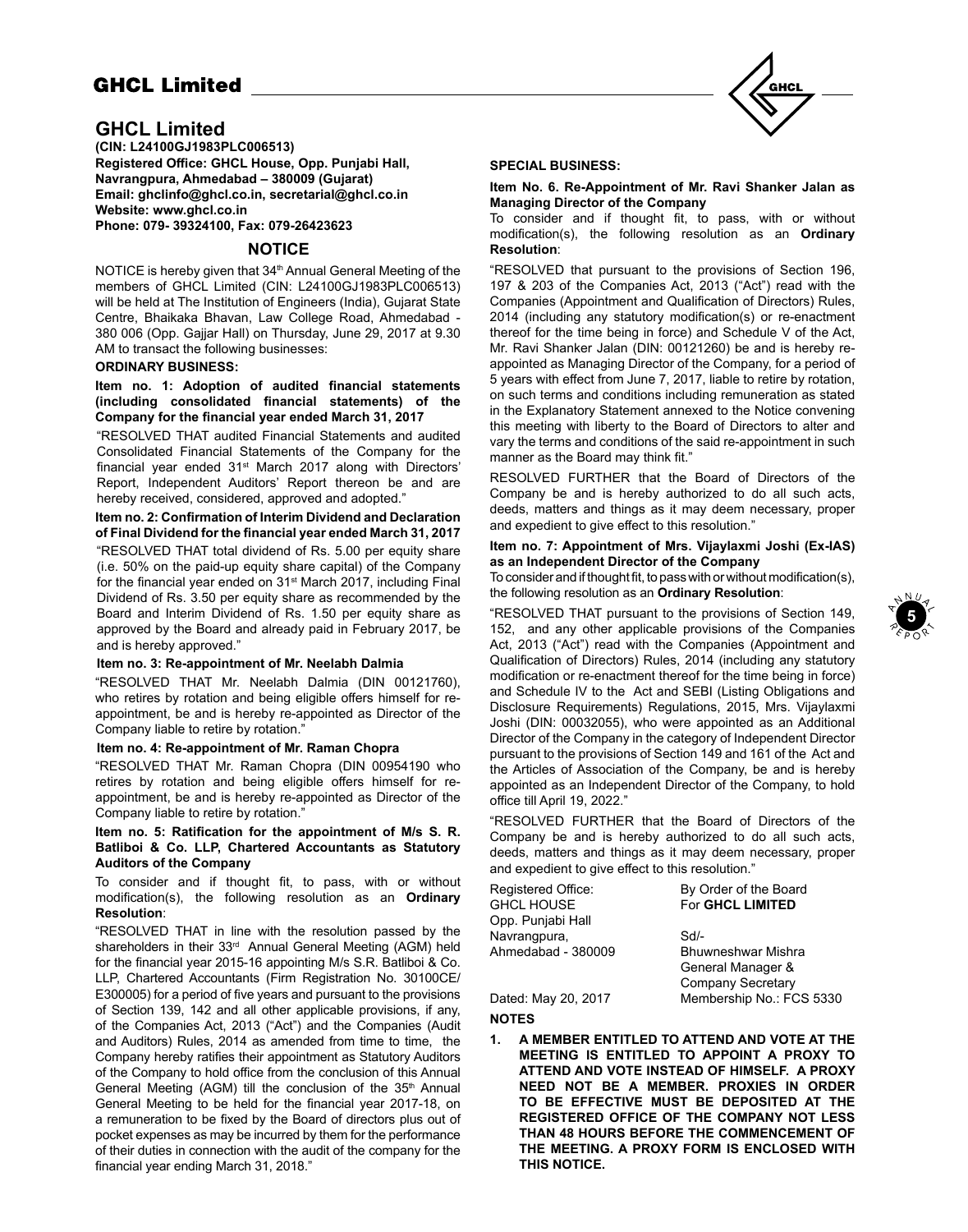**A PERSON CAN ACT AS A PROXY ON BEHALF OF THE MEMBERS NOT EXCEEDING FIFTY AND HOLDING IN THE AGGREGATE NOT MORE THAN TEN PERCENT OF THE TOTAL SHARE CAPITAL OF THE COMPANY CARRYING VOTING RIGHTS. A MEMBER HOLDING MORE THAN TEN PERCENT OF THE TOTAL SHARE CAPITAL OF THE COMPANY CARRYING VOTING RIGHTS MAY APPOINT A SINGLE PERSON AS PROXY AND SUCH PERSON SHALL NOT ACT AS A PROXY FOR ANY OTHER SHAREHOLDER.**

- **2.** Corporate members intending to send their authorized representatives to attend the meeting are requested to send to the Company a certified copy of the Board Resolutions or Power of attorney authorizing their representative to attend and vote on their behalf at the meeting.
- **3.** The relevant Explanatory Statement pursuant to Section 102 of the Companies Act, 2013, in respect of Special Business in the notice is annexed hereto.
- **4.** The Register of Members and Share Transfer Books of the Company will remain closed from Friday, June 23, 2017 to Thursday, June 29, 2017 (both days inclusive).
- **5.** The final dividend as recommended by the Board of Directors will be paid to the members on or before  $30<sup>th</sup>$  day from the date of declaration:
	- **• For equity shares held in physical form** those shareholders whose names will appear in the Register of Members on the close of the day on Thursday, June 22, 2017.
	- **• For equity shares held in dematerialised form** those beneficiaries, whose names are furnished by the National Securities Depository Limited (NSDL) and Central Depository Services (India) Limited (CDSL) as beneficial owner on close of day on Thursday, June 22, 2017.
- **6.** The relevant details of directors seeking re-appointment under Items No. 3 & 4, as required under Regulation 36(3) of the Listing Regulations, the Companies Act, 2013 and applicable Secretarial Standards are given herein below.
	- **a.** Mr. Neelabh Dalmia (DOB August 16, 1983) is a Non-executive Director (Promoter) of the Company. He is Bachelor of Science in Business from Indiana University, Kelley School of Business, Bloomington, Indiana with majors in Finance and Entrepreneurship. He had also completed Masters of Business Administration (MBA) from Kelley School of Business, Indiana University, USA. He is having expertise in the field of finance, marketing and textile industry. He is a member of Stakeholders Relationship Committee, CSR Committee, Risk Management Committee, Compliance Committee, Business Strategy & Planning Committee and Banking and Operations Committee of the Company. Mr. Dalmia is neither a member of more than 10 Committee nor a Chairman of more than 5 Committees. The details of number of Meetings of the Board attended during the year and other Directorships, Membership/ Chairmanship of Committees of other Boards are available in Corporate Governance report of company annexed to Annual Report. Except Mr. Sanjay Dalmia and Mr. Anurag Dalmia, he is not related to any other director or key managerial personal of the Company. He does not hold any shares in the Company.
- **b.** Mr. Raman Chopra (DOB November 25, 1965) is CFO & Executive Director (Finance) of the Company. He is a graduate in Commerce and Fellow member of Institute of Chartered Accountants of India. Mr. Chopra is having 28 years of experience in the area of corporate finance, restructuring, strategy and general management. He is a member of Compliance Committee, Stakeholders Relationship Committee, Banking & Operations Committee, Business Strategy & Planning Committee and Risk Management Committee of the Company. Mr. Chopra is neither a member of more than 10 Committee nor a Chairman of more than 5 Committees. The details of number of Meetings of the Board attended during the year and other Directorships, Membership/ Chairmanship of Committees of other Boards are available in Corporate Governance report of company annexed to Annual Report. He is not related to any other Director/ KMP of the Company. He does not hold any shares in the Company. However, his wife is holding 18,000 equity shares and his son is holding 7000 equity shares of the Company.
- **7.** Members are requested to notify immediately any change of address to their Depositories Participants (DPs) in respect of their electronic share accounts and to the Registrar and Share Transfer Agent of the Company in respect of their physical share folios, if any.
- **8.** Members holding shares in electronic form may please note that their bank details as furnished by the respective Depositories to the Company will be printed on their dividend warrants as per the applicable regulations of the Depositories and the Company will not entertain any direct request from such members for deletion or / change in such bank details. Further instruction, if any, already given by them in respect of shares held in physical form will not be automatically applicable to the dividend paid on shares in electronic form. Members may, therefore, give instructions regarding bank accounts in which they wish to receive dividend, directly to their Depositories Participants.
- **9. The Company will send the correspondence and documents including Annual Report etc. in electronic form, at the registered e-mail address of the members. Members, who have not registered their e-mail addresses so far, are requested to register their e-mail addresses, in respect of electronic holdings with the Depository through their concerned Depository Participants. Members who hold shares in physical form are requested to register their e-mail id by sending request letter to our Registrar and Share Transfer Agent (M/s Link Intime India Pvt. Ltd., Unit: GHCL Ltd.)**

**Members whose e-mail id is not registered with the Company are being sent physical copies of the correspondence and documents including Annual Report etc., at their registered address through permitted mode.**

**The Annual Report along with Notice of AGM for financial year 2016-17 will also be available on the Company's website www.ghcl.co.in.**

**10.** Members are requested to send their queries, if any, at least seven (7) days in advance of the meeting so that the information can be made available at the meeting.



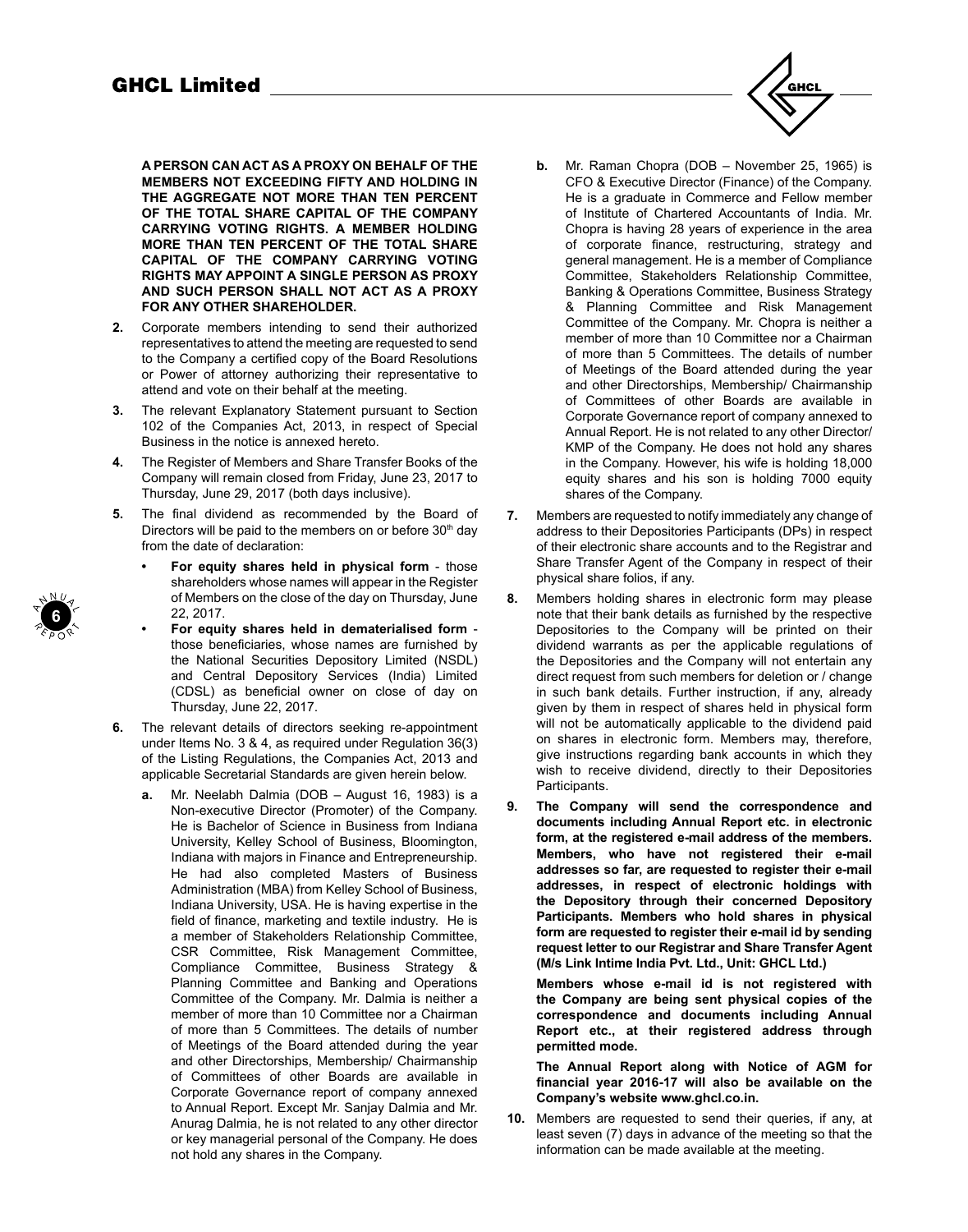# **11. Voting through electronic means:**

- (a) In compliance with provisions of Section 108 of the Companies Act, 2013 read with Rule 20 of the Companies (Management and Administration) Rules, 2014, Regulation 44 of the SEBI (Listing Obligations and Disclosure Requirements), 2015 ("Listing Regulations") and any other applicable provisions, the Company is pleased to provide members the facility to exercise their right to vote at the 34<sup>th</sup> Annual General Meeting (AGM) by electronic means and the business may be transacted through e-Voting Services provided by Central Depository Services (India) Limited (CDSL).
- (b) A member may exercise his vote at any general meeting by electronic means and Company may pass any resolution by electronic voting system in accordance with the Rule 20 of the Companies (Management and Administration) Rules, 2014 and Regulation 44 of the Listing Regulation.
- (c) During the remote e-voting period, members of the Company, holding shares either in physical form or dematerialized form, as on the cut-off date i.e. June 22, 2017, may cast their vote electronically. The voting rights of shareholders shall be in proportion to their shares in the paid up equity share capital of the Company as on the cut-off date. As per Explanation (ii) of Rule 20 of the Companies (Management and Administration) Rules, 2014, cut-off date means a date not earlier than 7 days before the date of general meeting.
- (d) The remote e-voting period commences at 9:00 a.m. (IST) on Saturday, June 24, 2017 and ends at 5:00 p.m. (IST) on Wednesday, June 28, 2017. The e-voting module shall be disabled by CDSL for voting thereafter.
- (e) Once the vote on a resolution is cast by the shareholder, the shareholder shall not be allowed to change it subsequently.
- (f) The facility for voting, either through electronic voting system or polling paper, as may be decided by Chairman of the meeting, shall also be made available at the meeting and members attending the meeting who have not already cast their vote by remote e-voting shall be able to exercise their right at the meeting. The members who have cast their vote by remote e-voting prior to the meeting may also attend the meeting but shall not be entitled to cast their vote again.
- **(g) Instructions for members for remote e-voting are as under:**

 Log on to the e-voting website www.evotingindia.com Click on "Shareholders" tab.

Now Enter your User ID

- **a.** For CDSL: 16 digits beneficiary ID,
- **b.** For NSDL: 8 Character DP ID followed by 8 Digits Client ID,
- **c.** Members holding shares in Physical Form should enter Folio Number registered with the Company.
	- **(i)** Next enter the Image Verification as displayed and Click on Login.

If you are holding shares in demat form and had



logged on to www.evotingindia.com and voted on an earlier voting of any company, then your existing password is to be used.

If you are a first time user follow the steps given below:

| Form                         | For Members holding shares in Demat Form and Physical                                                                                                                                                                                                                                                                                                                                                                                                                                                                                                                                                                                                                              |
|------------------------------|------------------------------------------------------------------------------------------------------------------------------------------------------------------------------------------------------------------------------------------------------------------------------------------------------------------------------------------------------------------------------------------------------------------------------------------------------------------------------------------------------------------------------------------------------------------------------------------------------------------------------------------------------------------------------------|
| PAN*                         | Enter your 10 digit alpha-numeric *PAN issued<br>by Income Tax Department (Applicable for<br>both demat shareholders as well as physical<br>shareholders)<br>• Members who have not updated their PAN<br>with the Company/Depository Participant are<br>requested to use the first two letters of their<br>name and the last 8 digits of the the Client ID /<br>Folio number in the PAN field.<br>In case the folio number is less than 8 digits<br>enter the applicable number of 0's before the<br>number after the first two characters of the<br>name in CAPITAL letters. Eg. If your name is<br>Ramesh Kumar with folio number 100 then enter<br>RA00000100 in the PAN field. |
| DOB#                         | Enter the Date of Birth as recorded in your demat<br>account or in the company records for the said<br>demat account or folio in dd/mm/yyyy format.                                                                                                                                                                                                                                                                                                                                                                                                                                                                                                                                |
| Dividend<br>Bank<br>Details# | Enter the Dividend Bank Details as recorded in<br>your demat account or in the company records for<br>the said demat account or folio.                                                                                                                                                                                                                                                                                                                                                                                                                                                                                                                                             |
|                              | • Please enter the DOB or Dividend Bank Details<br>in order to login. If the details are not recorded<br>with the depository or company please enter<br>the Client id/Folio number in the dividend Bank<br>details field as mentioned in instruction (iv).                                                                                                                                                                                                                                                                                                                                                                                                                         |

- **(ii)** After entering these details appropriately, click on "SUBMIT" tab.
- **(iii)** Members holding shares in physical form will then reach directly the Company selection screen. However, members holding shares in demat form will now reach 'Password Creation' menu wherein they are required to mandatorily enter their login password in the new password field. Kindly note that this password is to be also used by the demat holders for voting for resolutions of any other company on which they are eligible to vote, provided that company opts for e-voting through CDSL platform. It is strongly recommended not to share your password with any other person and take utmost care to keep your password confidential.
- **(iv)** For Members holding shares in physical form, the details can be used only for e-voting on the resolutions contained in this Notice.
- **(v)** Click on the EVSN for the relevant <Company Name> on which you choose to vote.
- **(vi)** On the voting page, you will see "RESOLUTION DESCRIPTION" and against the same the option "YES/NO" for voting. Select the option YES or NO as desired. The option YES implies that you assent to the Resolution and option NO implies that you dissent to the Resolution.

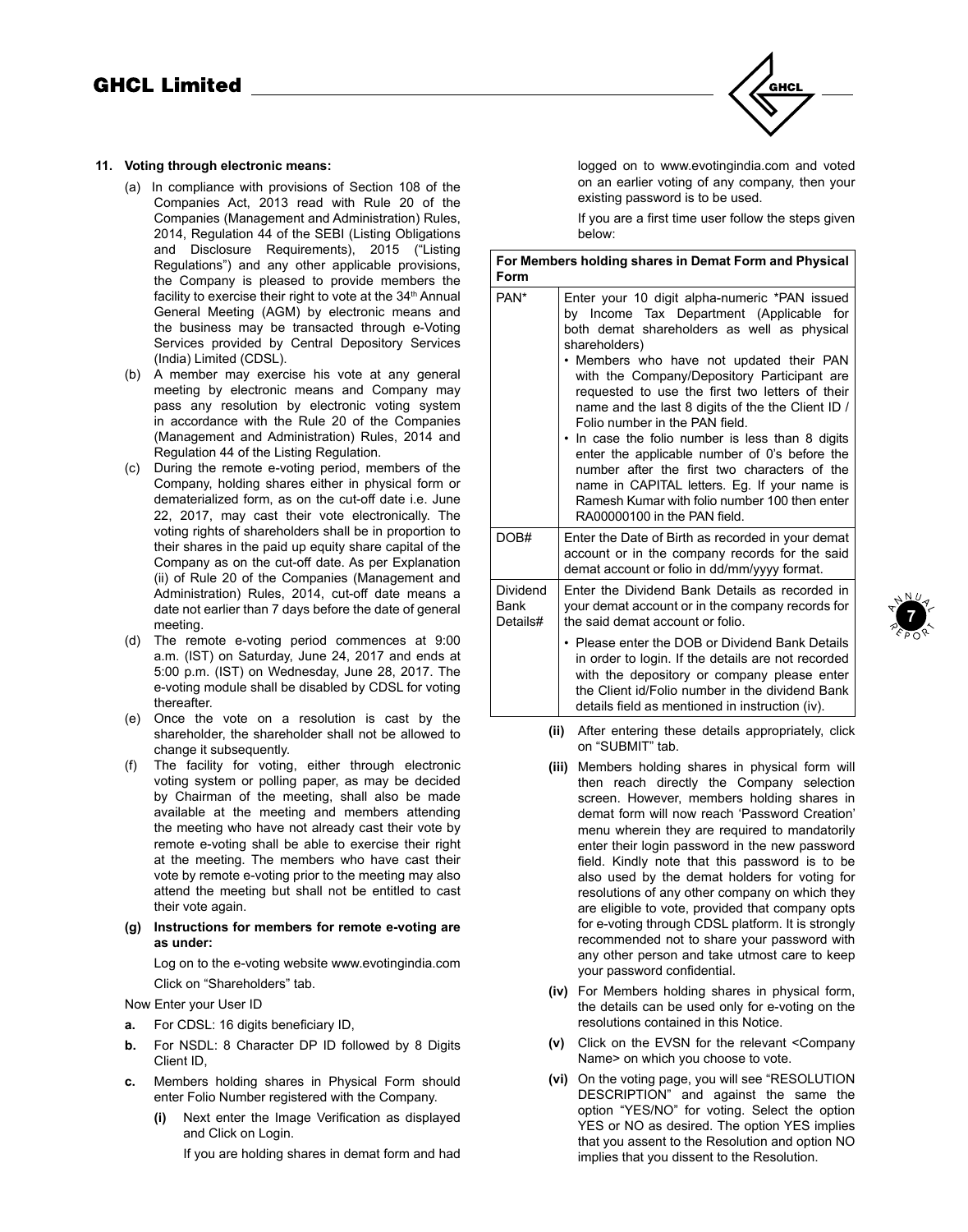

- **(vii)** Click on the "RESOLUTIONS FILE LINK" if you wish to view the entire Resolution details.
- **(viii)** After selecting the resolution you have decided to vote on, click on "SUBMIT". A confirmation box will be displayed. If you wish to confirm your vote, click on "OK", else to change your vote, click on "CANCEL" and accordingly modify your vote.
- **(ix)** Once you "CONFIRM" your vote on the resolution, you will not be allowed to modify your vote.
- **(x)** You can also take out print of the voting done by you by clicking on "Click here to print" option on the Voting page.
- **(xi)** If Demat account holder has forgotten the changed password then Enter the User ID and the image verification code and click on Forgot Password & enter the details as prompted by the system.
- **(xii)** Shareholders can also cast their vote using **CDSL's mobile app m-Voting** available for all mobile users. The m-Voting app can be downloaded from Google Play Store. iPhone and Windows phone users can download the app from the App Store and the Windows Phone Store respectively. Please follow the instructions as prompted by the mobile app while voting on your mobile.
- **(xiii) Note for Non Individual Shareholders and Custodians**

Institutional shareholders (i.e. other than Individuals, HUF, NRI etc.) and Custodian are required to log on to https://www.evotingindia. co.in and register themselves as Corporates.

They should submit a scanned copy of the Registration Form bearing the stamp and sign of the entity to helpdesk.evoting@cdslindia.com.

After receiving the login details they have to create a user who would be able to link the account(s) which they wish to vote on.

The list of accounts should be mailed to helpdesk. evoting@cdslindia.com and on approval of the accounts they would be able to cast their vote.

They should upload a scanned copy of the Board Resolution and Power of Attorney (POA) which they have issued in favour of the Custodian, if any, in PDF format in the system for the scrutinizer to verify the same.

In case you have any queries or issues regarding e-voting, you may refer the Frequently Asked Questions ("FAQs") and e-voting manual available at www.evotingindia.co.in under help section or write an email to helpdesk.evoting@ cdslindia.com or you may also contact CDSL on Toll Free 1800-200-5533 (10.00 am to 6.15 pm Monday – Friday and 10.00 am to 2.00 pm on Saturday).

- (h) You can also update your mobile number and e-mail id in the user profile details of the folio which may be used for sending future communication(s).
- (i) Mr. Manoj R. Hurkat, Practicing Company Secretary holding Certificate of Practice No. 2574 has been appointed as the Scrutinizer to scrutinize the voting and remote e-voting process in a fair and transparent manner. The Board has also authorised Chairman to

appoint one or more scrutinizers in addition to and/or in place of Mr. Hurkat.

- (j) The Scrutinizer shall, immediately after the conclusion of voting at the general meeting, first count the votes cast at the meeting, thereafter unblock the votes cast through remote e-voting in the presence of at least two witnesses not in employment of the Company and make, not later than three days from the conclusion of meeting, a consolidated scrutiniser's report of the total votes cast in favour or against, if any to the Chairman or a person authorised by him in writing who shall countersign the same. Thereafter, the Chairman or the person authorised by him in writing shall declare the result of the voting forthwith.
- (k) The Results declared along with the Scrutinizer's Report shall be placed on the Company's website www.ghcl. co.in and on the website of CDSL immediately after the result is declared by the Chairman; and results shall also be communicated to the Stock Exchanges.
- **12.** The Register of Directors and Key Managerial Personnel and their shareholding, Register of Contracts or Arrangements in which Directors are interested, Certificate from the Auditors of the Company under SEBI (Share Based Employee Benefits) Regulations, 2014 and all documents referred to in the Notice and Explanatory Statement are available for inspection at the Registered Office of the Company during the business hours between 2.00 PM and 4.00 PM on all working days of the Company up to the date of the Annual General Meeting and will also be available for inspection at the venue of the Meeting.
- **13.** Members attending the Meeting are requested to complete the enclosed Attendance slip and deliver the same at the entrance of the meeting hall. Members are also advised to carry latest valid photo ID proof in original for verification, if required.
- **14.** Persons attending the Annual General Meeting are requested to bring their copies of Annual Reports as the practice of distribution of copies of the report at the meeting has been discontinued.

Dividend for the financial year 2009-10, which remains unpaid or unclaimed, is due for transfer to the Investor Education and Protection Fund of the Central Government (IEPF) in the month of September 2017. Members who have not en-cashed their dividend warrant(s) for the financial year ended March 31, 2010 or any subsequent financial year(s), are requested to lodge their claims with Registrar and Share Transfer Agent, M/s Link Intime India Private Limited. Shareholders may visit the Company's website www.ghcl.co.in for tracking details of any unpaid or unclaimed amounts, pending transfer to IEPF. Members are advised that once the unclaimed dividend is transferred to IEPF no claims shall lie against the Company in respect thereof.

- **15. Electronic Clearing Service (ECS) Facility:** With respect to payment of dividend, the Company provides the facility of ECS to all shareholders, holding shares in electronic and physical forms.
- **16.** The Securities and Exchange Board of India (SEBI) has mandated the submission of Permanent Account Number (PAN) by every participant in Securities Market. Members holding shares in physical form should submit their PAN details to the Company or Registrar and Transfer Agent i.e. Link Intime India Pvt. Limited.

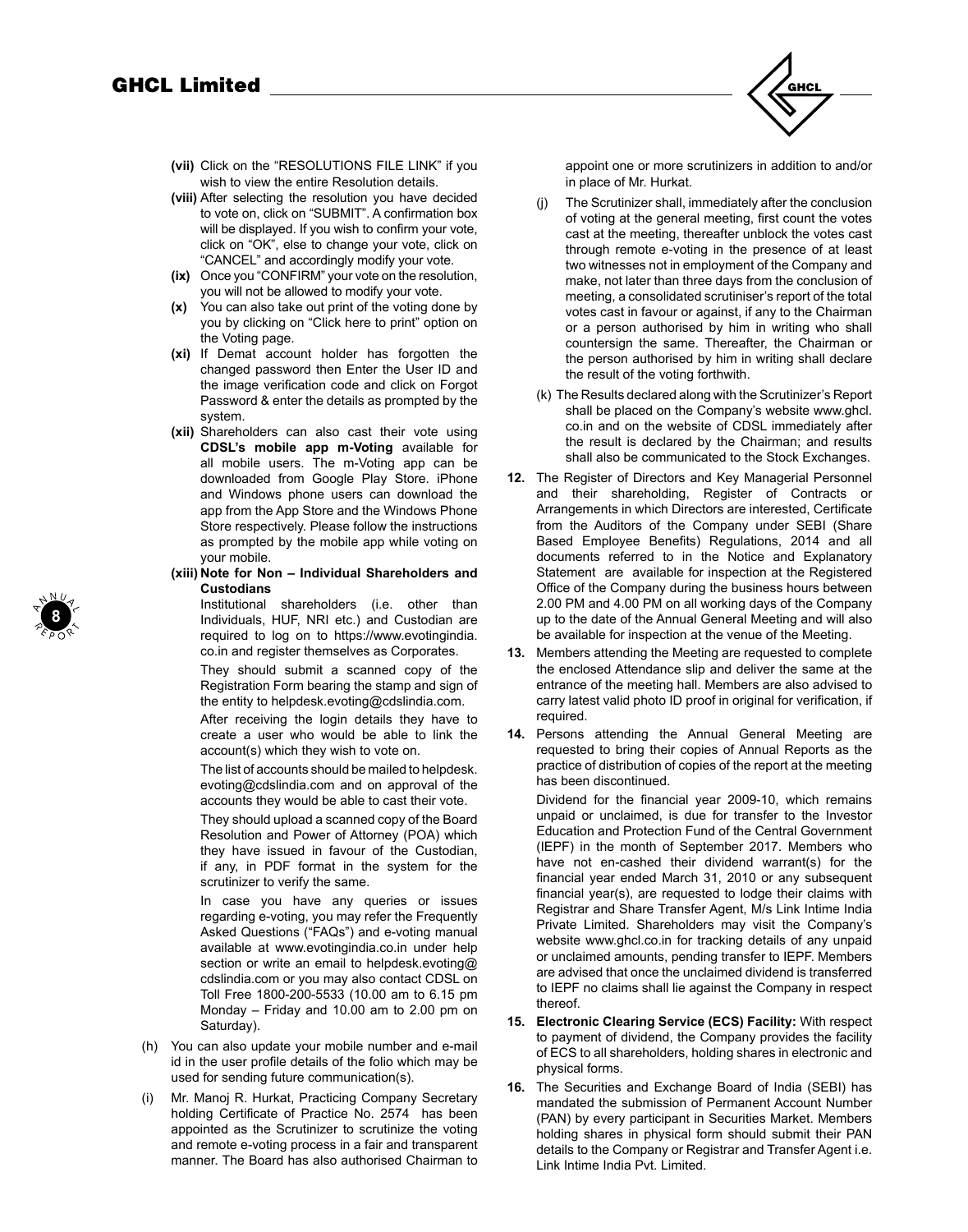

- **17. Nomination Facility:** Members holding shares in physical form may obtain the nomination form from the Company's Registrar and Share Transfer Agent. Copy of the nomination form has also been attached in the Annual Report. Members holding shares in electronic form may obtain the nomination form from their respective Depository Participants.
- **18.** The route map for the Meeting venue is provided at the end of this notice.

# **EXPLANATORY STATEMENT IN RESPECT OF THE SPECIAL BUSINESS PURSUANT TO SECTION 102 OF THE COMPANIES ACT, 2013**

#### **Item no. 6**

In line with the recommendation of the Nomination and Remuneration Committee, the Board of Directors in their meeting held on May 20, 2017, has re-appointed Mr. Ravi Shanker Jalan (DIN: 00121260) as Managing Director of the Company for a period of five years with effect from June 7, 2017. The disclosure in accordance with the provisions of Regulation 36 (3) of the Listing Regulations read with Section 102 of the Companies Act, 2013, Secretarial Standard-2 and other applicable provisions, if any, in regard to the re-appointment of Managing Director is given below:

Mr. Ravi Shanker Jalan, born on October 10, 1957, is a graduate in Commerce and Fellow member of Institute of Chartered Accountants of India and having a very wide experience in Operations, Corporate Finance, Marketing, HR and Textiles. Mr. Ravi Shanker Jalan has more than three decades of Industrial experience. Mr. Ravi Shanker Jalan is a Director on the Board of Sumedha Investments Pvt. Ltd., Sachin Holdings Pvt. Ltd., India Hostels Pvt. Ltd. and Federation of India Mineral Industries. He is the Chairman of Compliance Committee and also a member of Stakeholders Relationship Committee, Banking & Operations Committee, CSR Committee, Business Strategy & Planning Committee, Risk Management Committee and Buyback Committee of the Company. He is neither a member of 10 Committees nor the Chairman of more than 5 Committees. The details of number of Meetings of the Board attended during the year and other Directorships, Membership/ Chairmanship of Committees of other Boards are available in Corporate Governance report of company annexed to Annual Report. Mr. Jalan holds 85,843 equity shares of the Company in his individual name and 100 equity shares as Karta of HUF. Apart from the above, Mr. Jalan has also been granted two lacs stock options as per the policy of the Company. Mr. Ravi Shanker Jalan fulfills the eligibility criteria set out under Part I of Schedule V to the Companies Act, 2013. The remuneration payable to Mr. Ravi Shanker Jalan is in line with the provisions of Schedule V to the Companies Act, 2013, as may be amended from time to time.

- 1. **Basic Salary**: Rs. 89,59,683 per annum. However, annual increments will be effective from 1<sup>st</sup> April each year, as may be decided by the Board of Directors on the recommendation of Nomination & Remuneration Committee of the Company based on the merit and performance of the Managing Director and also after taking into account the Company's performance.
- 2. **Perquisites / Allowances**: Mr. Ravi Shanker Jalan shall also be entitled to the perquisites / allowances covering Housing, Medical Reimbursement, Leave, Leave Travel Concession, Club Fee, Personal Accident Insurance, conveyance, Car, Driver and other allowances / perquisites

as per the policy of the company. Presently, total value of perquisites / allowances (including HRA, Car & other allowances / perquisites) except retiral benefits are Rs. 1,46,67,501 per annum. However, perquisites / allowances can be structured as per the Company policy.

The breakup of perquisites / allowance of Mr. Ravi Shanker Jalan is given below:

# **2.1 Housing:**

The expenditure incurred by the Company on providing unfurnished accommodation for the Director shall be as per rule of the company subject to ceiling of 60% of the basic salary. In case no accommodation is provided, the Director shall be entitled to House Rent Allowance subject to ceiling of 60% of the basic salary.

The expenditure incurred by the Company on Gas, Electricity, Water shall be valued as per Income Tax Act, 1962 amended from time to time.

# **2.2 Medical Reimbursement:**

Expenses incurred by the Director and his family shall be in accordance with the policy of the Company.

#### **2.3 Leave:**

Full pay leave for one month for every eleven months of services.

# **2.4 Leave Travel Concession:**

For the director and his family, once in a year, incurred in accordance with the rules specified by the Company.

# **2.5 Club Fee:**

Fee of Clubs subject to maximum of two clubs. Admission fee and membership fee are excluded.

# **2.6 Personal Accident Assurance:**

Premium on each director not to exceed Rs. 4000 per annum.

# **2.7 Conveyance:**

Free use of Company's car with driver for official use as per Company policy.

# **2.8 Telephone:**

Free use of telephone facility at residence and mobile phone for official use.

# **2.9 Personal Adjustment allowance:**

The personal adjustment allowance shall be determined by Board on recommendation of Compensation Committee from time to time.

# **1.10 Any other allowances:**

The Board is authorized to introduce any other allowance and or perquisites on recommendation of the Compensation Committee from time to time and subject to the limit determined for overall remuneration for managerial personnel in accordance with the Companies Act or any other rules and regulations applicable in this regard.

- 3. **Retiral Benefits**: In addition to the above perquisites, Mr. Ravi Shanker Jalan shall also be eligible to the following benefits, which is not included in the computation of the perquisites value. However, at present, total value of retiral benefits (Provident Fund, Superannuation & Gratuity) are Rs. 16,55,227 per annum.
	- (a) **Provident Fund:**
	- As per Rules of the Company.
	- (b) **Superannuation:** As per Rules of the Company.